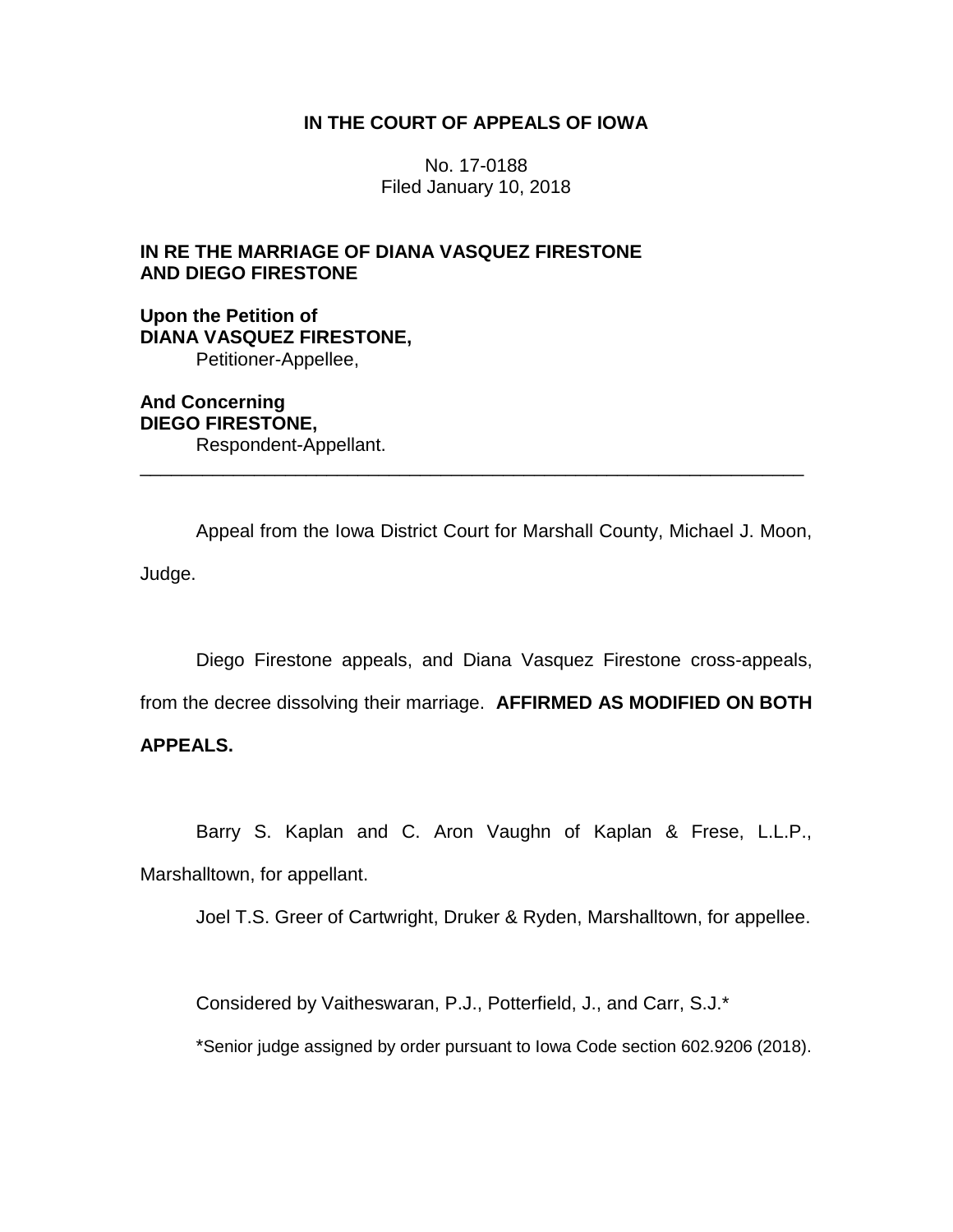## **CARR, Senior Judge.**

 $\overline{a}$ 

Diego Firestone appeals from the decree dissolving his marriage to Diana Vasquez Firestone, challenging the property distribution ordered by the district court as inequitable. Diana cross-appeals, requesting reimbursement spousal support, attorney fees, and restoration of her former surname. We affirm, as modified, on both appeals.

## *I***.** *Background Facts and Proceedings*

Diego and Diana divorced in 2017 after four years of marriage. They each have children from prior relationships. At the beginning of the marriage, Diego lived in Marshalltown and Diana lived in Texas. Diana and her daughters moved to Marshalltown in June 2013. Diana rented a home from Diego's mother so she could improve her credit rating to qualify for a mortgage loan on a home.<sup>1</sup> Diego and his three sons lived nearby in a house he was renting. In December 2015, they purchased a home and moved there together with their children. The arrangement was short-lived; in April 2016, Diana and her daughters moved from the home and into an apartment. She filed a petition for dissolution of marriage the next month.

The primary issue at trial was who would receive the marital home.<sup>2</sup> Diego believed he should receive the home because he had provided the down payment (approximately \$7400), he had made the monthly mortgage payments (approximately \$1270) after Diana moved out, and his sons "love it there." Diego

<sup>&</sup>lt;sup>1</sup> The parties agreed Diana had the better credit rating, although neither's was very good.  $2$  The parties had signed a prenuptial agreement setting forth their intention and agreement to maintain their separate estates in the event of dissolution.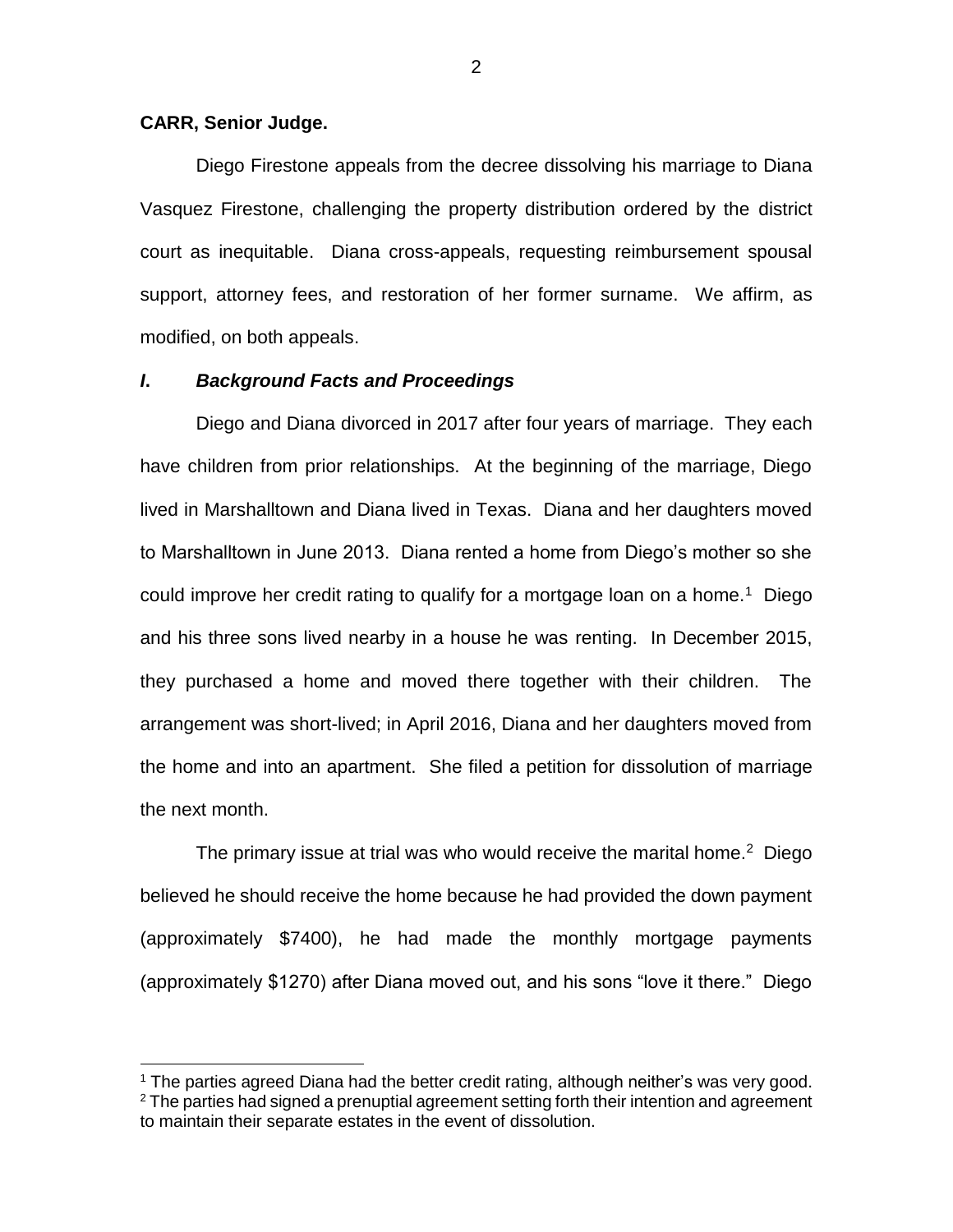acknowledged he was unable to refinance the house in his name. Diana expressed concern about having the house in his name and how that could affect her credit rating. Diana wanted to move back into the house so she could "stage it" and put in on the market to sell. According to Diana, the house was "immaculate" when they moved in, but it had become a "mess" since she moved out. The parties agreed there would be no profit when the house sold after the realtor and other fees were paid.

After trial, the district court entered a decree dissolving the marriage. Among other provisions, the court ordered Diana to receive the marital house and take over its payment. The court declined to order spousal support. Diego appeals, and Diana cross-appeals. Additional facts will be set forth as relevant to the issues presented by the parties.

## *II***.** *Standard of Review*

In this equity action involving the dissolution of a marriage, we engage in de novo review. *In re Marriage of McDermott*, 827 N.W.2d 671, 676 (Iowa 2013). Our review involves examining the entire record and adjudicating anew the issue of the property distribution. *Id*. We give weight to the district court's factual findings, though they are not binding on us. *Id*. We defer to the district court's opinion regarding the believability of the parties because of the trial judge's superior ability to gauge their demeanor. *In re Marriage of Pundt*, 547 N.W.2d 243, 245 (Iowa Ct. App. 1996).

## *III***.** *Property Distribution*

Iowa courts strive to divide marital property equitably between divorcing spouses based on the factors set out in Iowa Code section 598.21(5) (2016). But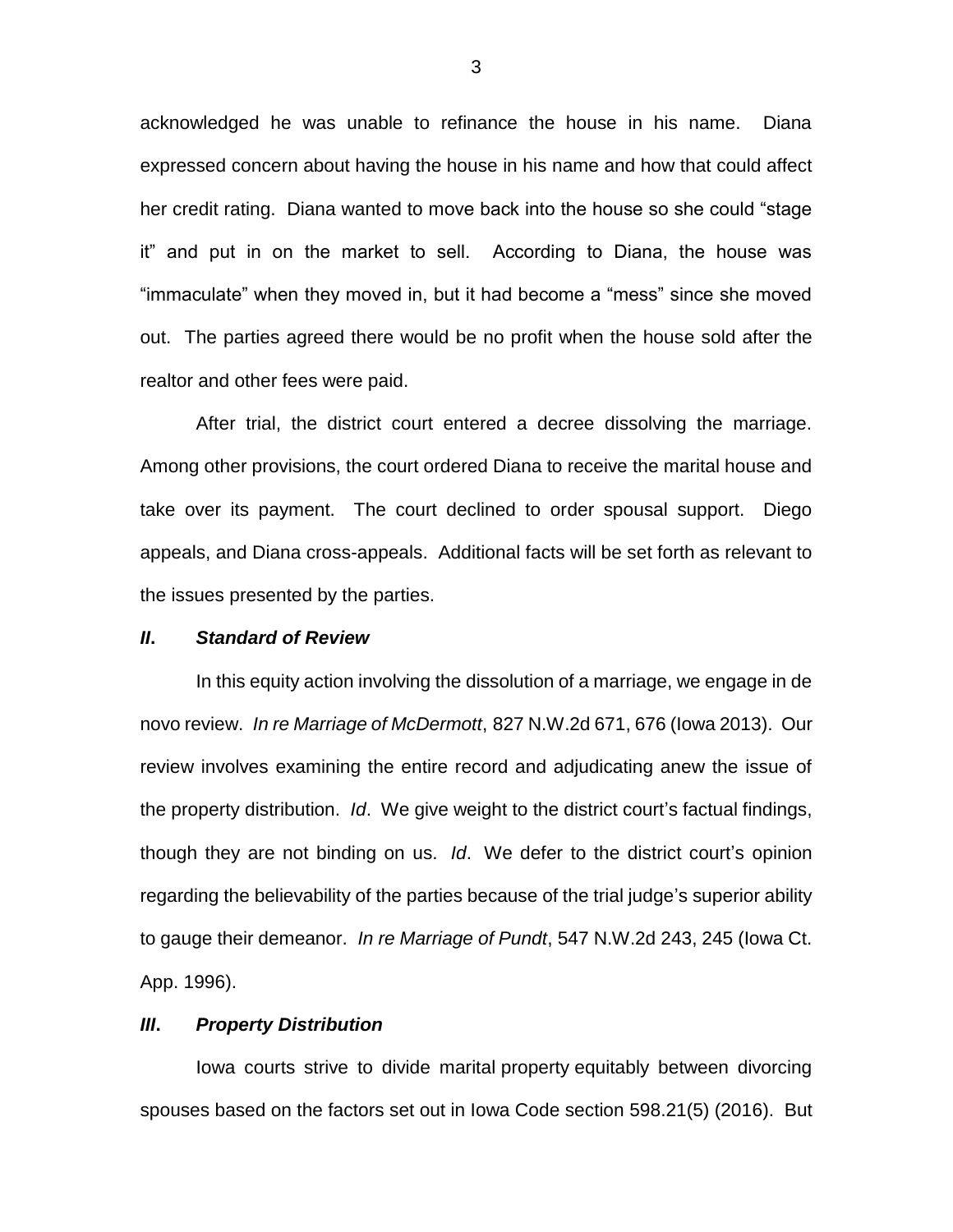an equitable division is not necessarily an equal division. *In re Marriage of Hansen*, 733 N.W.2d 683, 702 (Iowa 2007). The factors relevant to this case include the length of the marriage; the property brought into the marriage; the contribution of each party to the marriage, giving appropriate economic value to each party's contribution and homemaking; the earning capacity of each party; and other economic circumstances of each party. *See* Iowa Code § 598.21(5). "What constitutes a just and equitable award depends on the particular circumstances of each case, after consideration of all the recognized criteria." *In re Marriage of Siglin*, 555 N.W.2d 846, 849 (Iowa Ct. App. 1996).

Diego contends the court's award of the marital home to Diana is inequitable in this case in light of his contribution of \$7400 for the down payment, his monthly payments toward the mortgage after Diana moved out, his payment of \$1500 toward one of Diana's debts to assist her in rehabilitating her credit in order to buy the home,<sup>3</sup> and the fact that Diana took approximately \$11,500 cash from his sock drawer when she moved out.<sup>4</sup> Diego acknowledges he is unable to refinance the home in his name and Diana would have to remain on the mortgage if the house was awarded to him. He expressed his understanding of Diana's concern about her credit rating and having the house in her name going forward. He proposes the court hold \$2500 of the money Diana took "in trust to assure timely payment on the mortgage." That is not a feasible option in this case.

 $\overline{a}$ 

<sup>&</sup>lt;sup>3</sup> Diana testified Diego paid \$1500 toward one of her debts, and she paid \$7000. Diego testified he "think[s]" he "actually [paid] \$1800."

<sup>&</sup>lt;sup>4</sup> Diego testified "it was more than that," "[i]t was close to 17 grand in there," but he acknowledged he "ha[d] no proof" Diana took more than "eleven five or twelve." We adopt the district court's finding that Diana took \$11,500 from Diego when she moved out, and that she "intended to use the money to meet unpaid house obligations."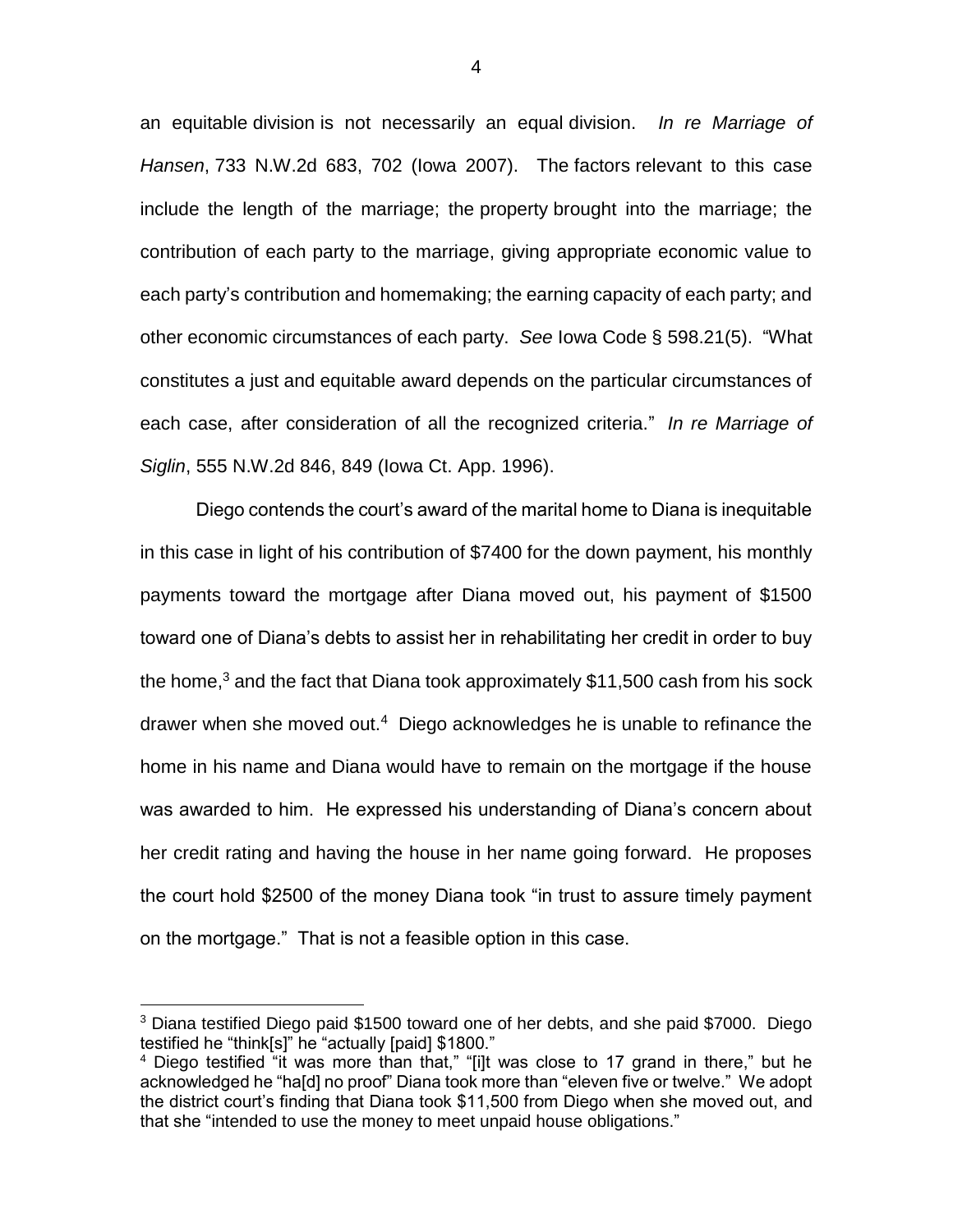According to Diego, "The disputed real estate has no value and any prospective sale of the property would likely result in a loss to the parties."<sup>5</sup> At trial, he testified the house had negative equity. The district court noted Diana's fear "that if Diego and his sons are allowed to continue living there, the home would never be kept up and would indeed decrease in value," and the court found, "Her concerns in that regard are supported by the record." Although Diego stated he would try to refinance the home going forward, there is no indication he would be able to do so anytime in the near future.

We affirm the court's decision to award Diana the marital home under these circumstances. With little, if any, equity in the home, its award to Diana is a practical disposition. An award to Diego invites potential future problems of default, imposition of complicating tax liens, and resulting discord and need for court intervention. To achieve equity between the parties, we modify the amount of the lump sum payment from Diana to Diego ordered by the court. The court ordered Diana to pay \$4000. We modify the decree to order Diana to pay \$7500.<sup>6</sup> We believe this modification more accurately compensates Diego for the amount Diana took when she moved out.We credit Diego's testimony that about half of the \$11,500 taken was gifted, and the unexpended remainder is rent income, marital in nature.  $$11,500$  divided by  $2 = $5750$ . \$9200 minus \$5750 divided by  $2 = $1725$ . These sum to \$7475, which we round to \$7500.) Our confidence in

 $\overline{a}$ 

 $5$  The parties estimated at trial that \$157,000 to \$158,000 remained on the mortgage. Local real estate agent Sherri Andrews opined the house would sell for \$164,000 to \$165,000, and the typical commission for the realtor would be six to seven percent. There are also additional fees involved with a sale of a house these numbers do not account for.  $6$  At trial, Diana testified \$9200 of the \$11,500 she took from Diego remained in her bank account. According to Diana, the difference, \$2300, was spent for house-related expenses.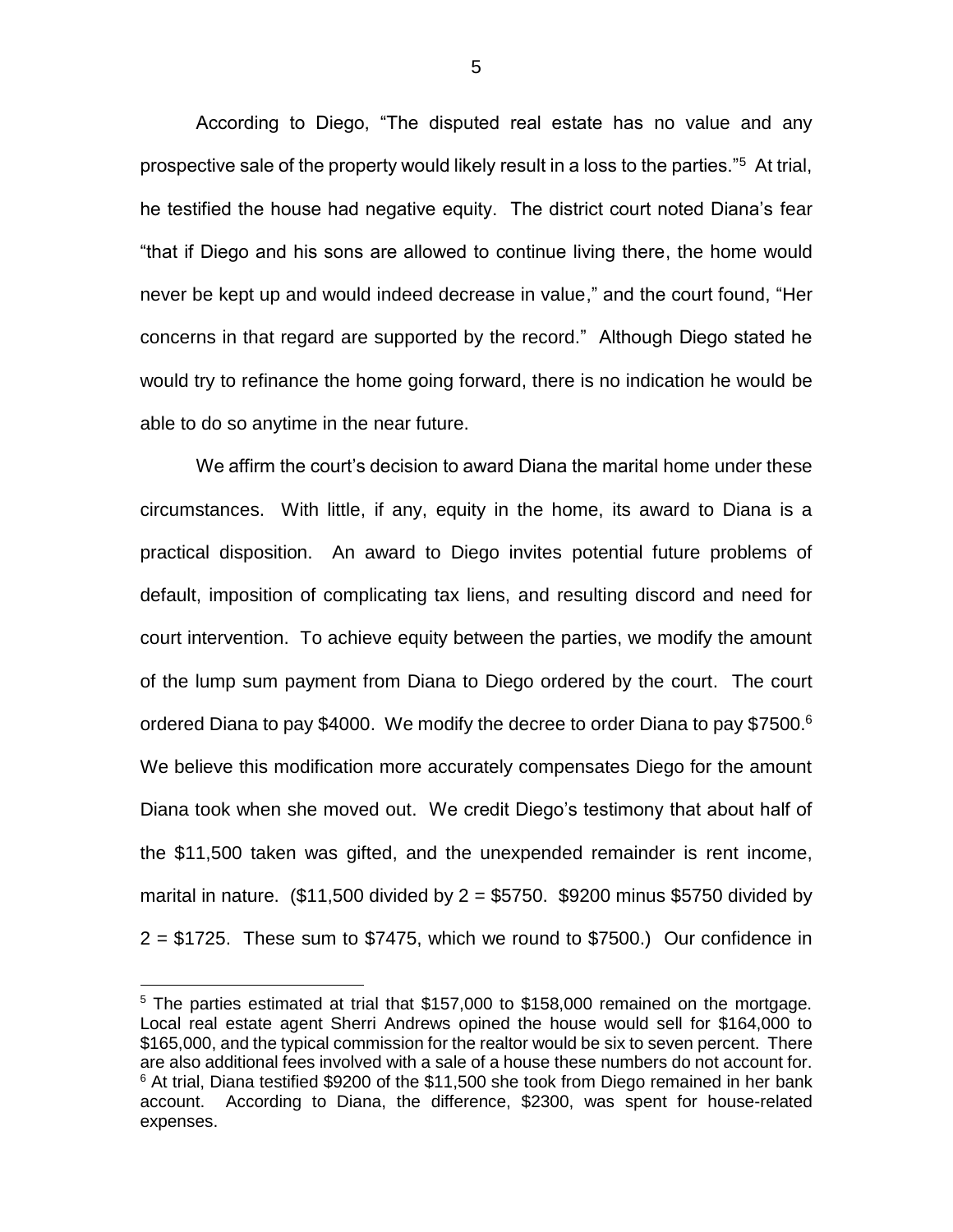the equity of this disposition is fortified by the down payment money furnished by Diego to purchase the house awarded to Diana. Should she sell the house soon, any equity will be consumed by costs of sale. But she is free to choose.

#### *IV***.** *Name Change*

On cross-appeal, Diana requests the restoration of her name prior to the parties' marriage, Diana Vasquez. Diana requested this name change in giving her testimony before the district court. Diego did not resist Diana's request in the trial court or on appeal.

Iowa Code section 598.37 authorizes a dissolution court to change a person's name to either the name appearing on the person's birth certificate or the name the person had immediately before the marriage. Iowa Code § 598.37; *Erickson*, 553 N.W.2d 905, 908 (Iowa Ct. App. 1996). We modify the decree to order restoration of Diana's former name. She shall be known as "Diana Vasquez."

## *V***.** *Spousal Support*

Diana challenges the court's denial of her request for an award of reimbursement spousal support. Spousal support is a stipend to a spouse in lieu of the other spouse's legal obligation for support. *Marriage of Erickson*, 553 N.W.2d at 907. The payment of spousal support is not an absolute right; rather, whether a court awards it depends on the particular circumstances of each case. *In re Marriage of Becker*, 756 N.W.2d 822, 825 (Iowa 2008). "Reimbursement spousal support allows the spouse receiving the support to share in the other spouse's future earnings in exchange for the receiving spouse's contributions to the source of that income." *Id*. at 826.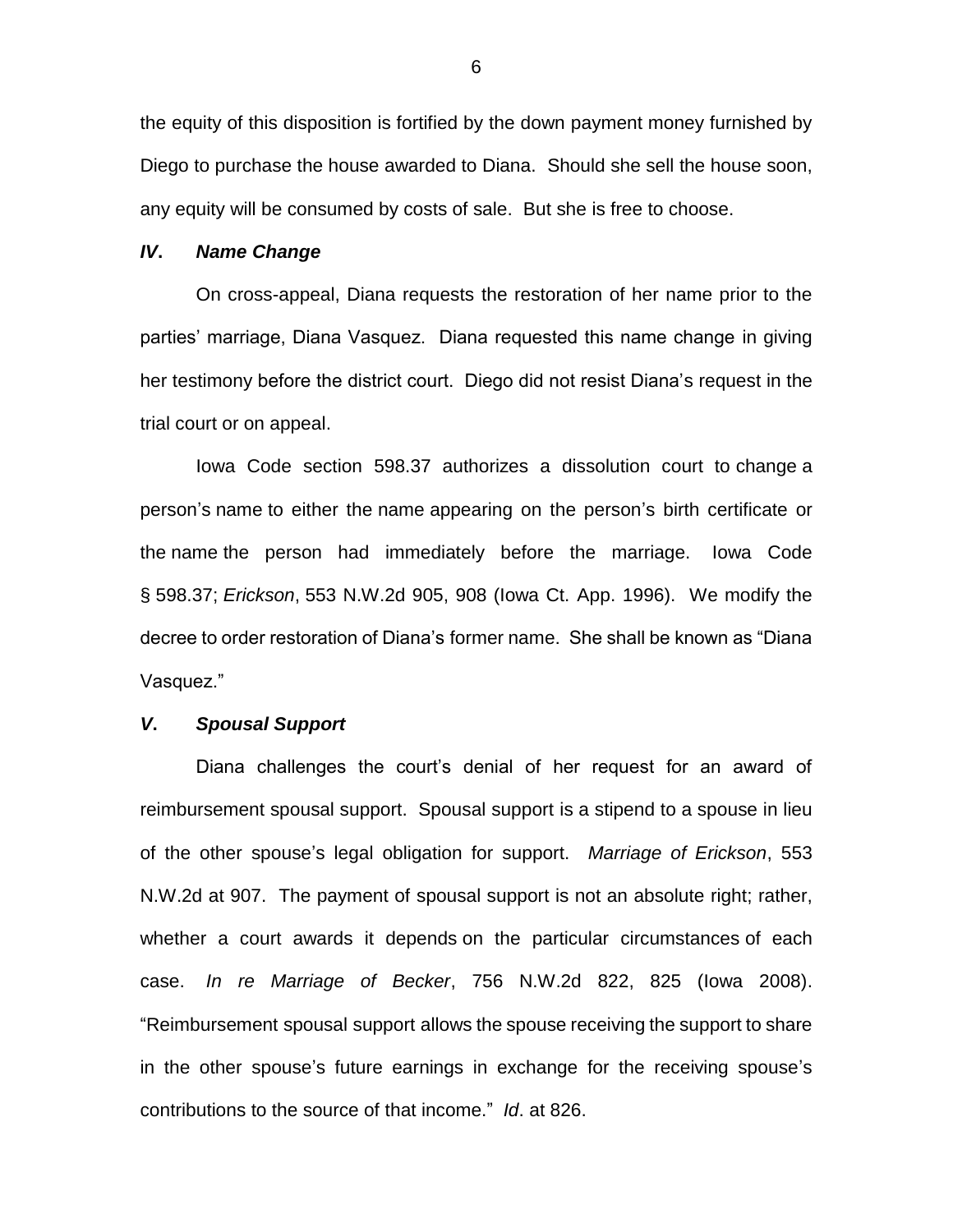Diana requested reimbursement support "to reimburse me for uprooting myself, my entire family here. That is to rebuild and sustain myself here. It's just me and my two daughters. We do not have a support system here." Diego countered, "We've only lived together for three months," and, "She makes more money than I do" and is "capable" of supporting herself. The district court denied Diana's request, stating:

Diana has requested reimbursement alimony to pay her for sums expended to move to Marshalltown. When asked what amount she was requesting, she stated that she would leave it up to the court to determine a reasonable amount. Absent some indication of what expenses she incurred in moving her household from Texas to Iowa, the court is without the ability to award her any alimony. That having been said, the court need not address whether she would be entitled to reimbursement alimony in the first instance.

In light of the property distribution and the duration of the marriage, as well as consideration of the other relevant factors, an award of spousal support is not warranted in this case. *See, e.g*., *id*. (considering property division and alimony together in evaluating their individual sufficiency). There was no evidence Diana did anything to enhance Diego's future earning capacity.

## *VI***.** *Attorney Fees*

Diana challenges the district court's denial of her request for trial attorney fees. An award of trial attorney fees rests in the sound discretion of the trial court and should not be disturbed on appeal in the absence of an abuse of discretion. *In re Marriage of Romanelli*, 570 N.W.2d 761, 765 (Iowa 1997). Whether attorney fees should be awarded depends on the parties' respective abilities to pay, *see In re Marriage of Sullins*, 715 N.W.2d 242, 255 (Iowa 2006), and fees awarded must be fair and reasonable, *see In re Marriage of Guyer*, 522 N.W.2d 818, 822 (Iowa